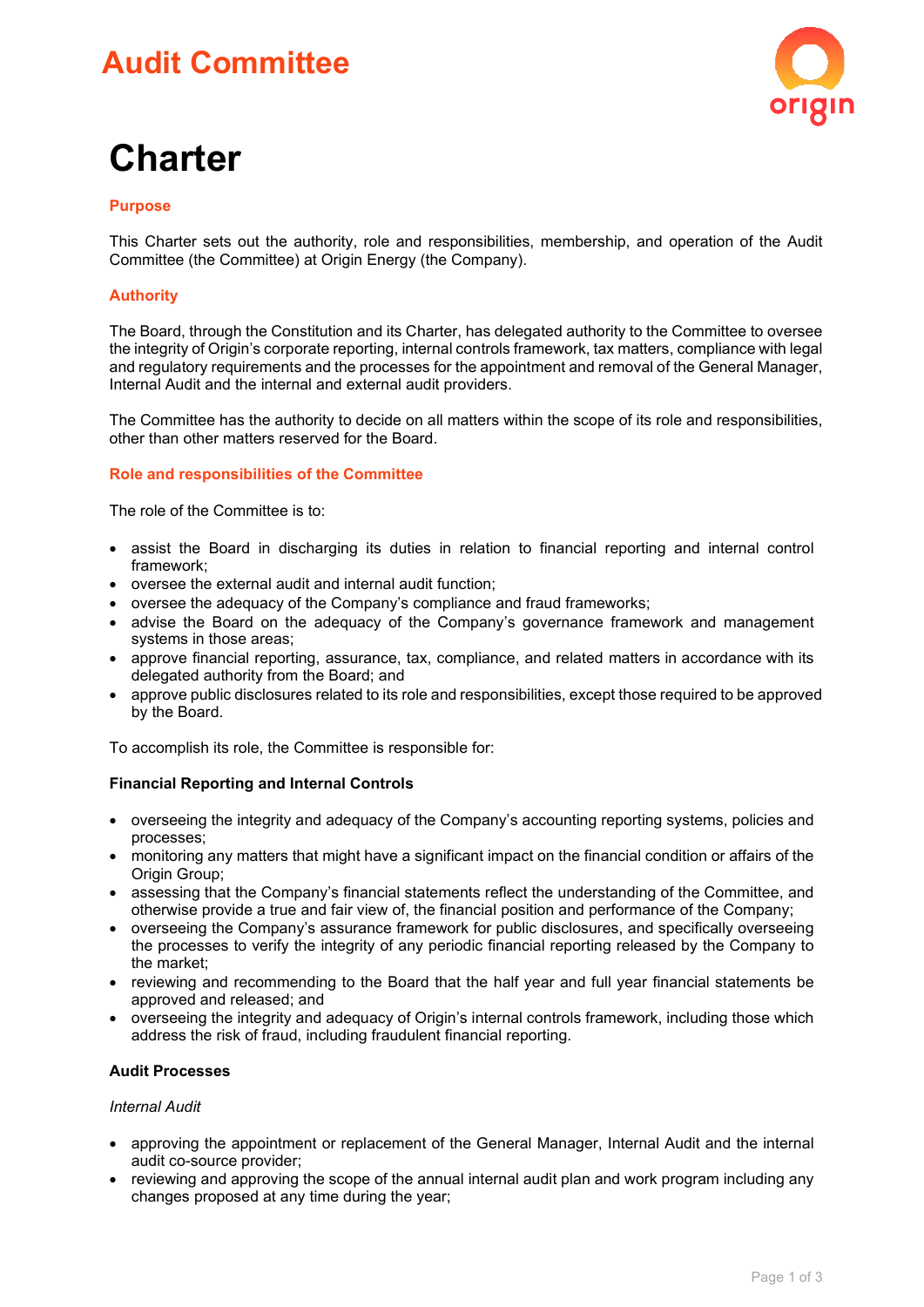# **Audit Committee Charter**

- overseeing the appropriateness of internal audit resources to enable effective audits to be conducted in accordance with the internal audit plan;
- overseeing the independence of the internal audit function and its access to Company information and resources to execute the internal audit plan;
- monitoring progress against the annual internal audit plan and work program and reviewing the performance of the internal auditor;
- reviewing and assessing the findings of the internal auditors and the action taken and timetable proposed by management in response to the findings;
- overseeing the effective coordination between the internal and external audit programs; and
- overseeing special investigations as needed.

#### *External Audit*

- recommending to the Board the appointment, re-appointment or replacement of the external auditor, including setting the criteria for the selection of the external auditor;
- approving the scope and terms of the engagement for the external audit;
- monitoring that there have been no unjustified restrictions or limitations placed on the external auditors;
- reviewing the performance of the external auditor;
- reviewing and assessing the findings of the external auditors and the action taken and timetable proposed by management in response to the findings;
- overseeing the independence of the external auditor. The lead audit and review partners for the external audit should be rotated every five years, with a minimum of two years before any individual audit partner is again involved with the audit.
- approving external audit fees; and
- approving non-audit services performed by the external auditor, including:
	- $\circ$  total annual non-audit services fees exceeding 50% of annual audit fees require pre-approval of the Committee;
	- $\circ$  non-audit services individually exceeding \$150,000 require pre-approval of the Committee Chairman; and
	- $\circ$  all other non-audit services fees require pre-approval of the Chief Financial Officer.

#### **Compliance, Assurance, and Learning**

- reviewing and assessing the effectiveness of the Company's compliance framework to meet relevant regulatory and legal requirements;
- monitoring the Company's compliance with statutory financial reporting related obligations and the Company's internal requirements;
- monitoring the effectiveness of the Company's anti-bribery and corruption framework, including reviewing the Company's Anti-Bribery and Corruption Policy for approval by the Board and reviewing incidents of material breaches reported under that Policy;
- monitoring and reviewing material incident reports involving fraud or a breakdown of the Company's internal controls and overseeing Management's implementation of action plans;
- reviewing reports on customer complaints;
- overseeing assurance over activities within its scope;
- monitoring regulatory and industry developments related to accounting and finance, reporting and related matters; and
- reviewing post implementation review findings to identify learnings and overseeing the Company's implementation of action plans.

## **Composition**

The Committee is comprised solely of independent non-executive Directors, with no fewer than three members, appointed by the Board.

The majority of the Committee, and its Chairman, are independent.

The Chairman of the Committee may not be the Chairman of the Board.

The Committee should be of sufficient size and independence, and its members between them should have the necessary accounting and financial expertise and sufficient understanding of the industry in which the Company operates, to be able to discharge the Committee's role effectively.